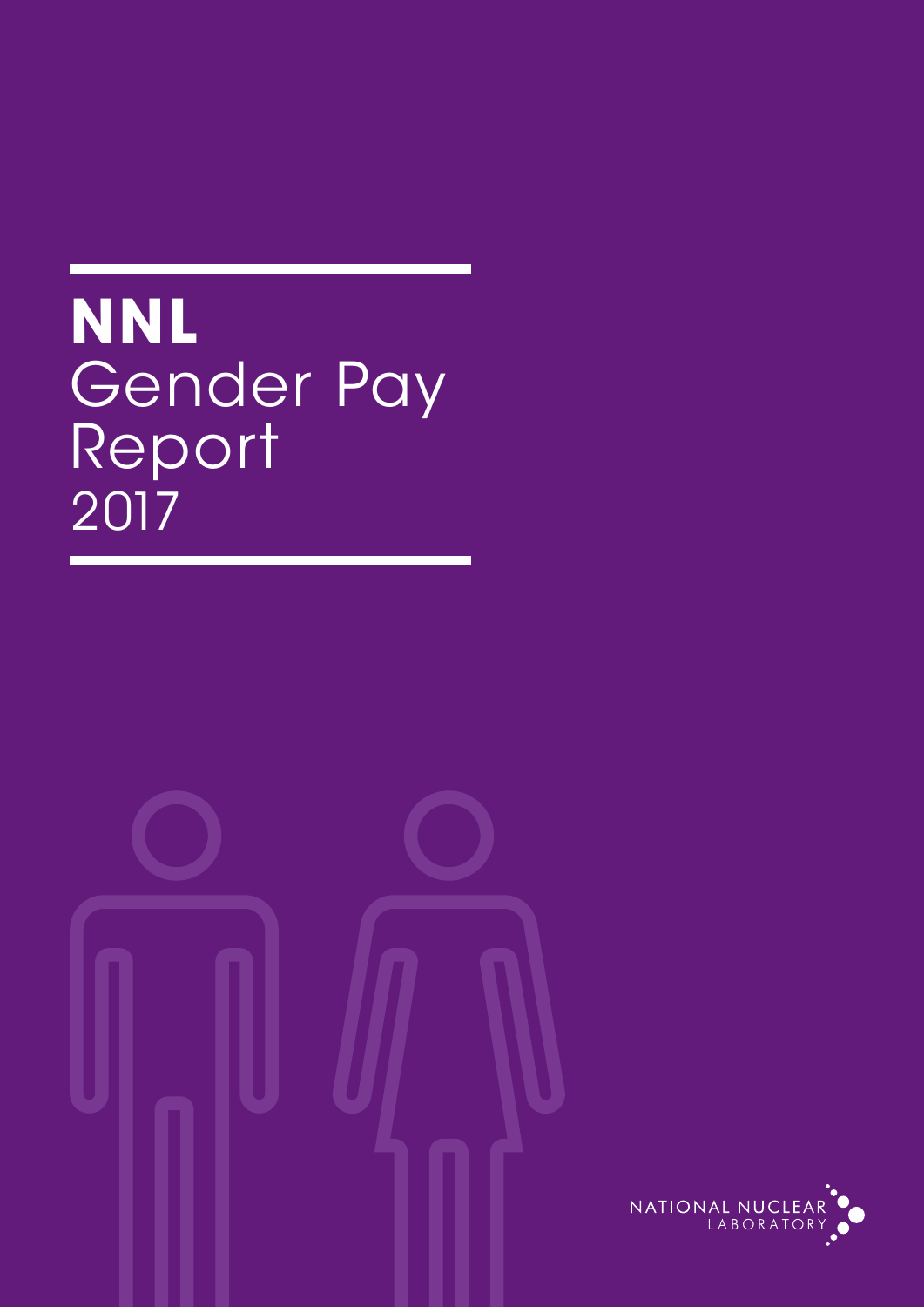## **INTRODUCTION**

At NNL we take equality extremely seriously. We are fully compliant with the Equality Act 2010, which states that men and women in the same job performing equal work must receive equal pay. We are confident that at NNL men and women are paid equally for doing equivalent jobs across our business. The gender pay gap is distinct from equal pay in that it measures the difference between men's and women's average earnings across our organisation. It is expressed as a percentage of men's earnings.

#### **Context**

The issue of attracting women into Science, Technology, Engineering and Mathematics (STEM) careers is widely recognised. As an organisation working at the cutting edge of the STEM sector, we recognise the value of a diverse workforce, particularly when it comes to creative problem solving and innovation. Furthermore, a more diversified team will not only be more innovative, but will make better quality decisions. We also recognise there is a shortage of skilled and trained people in STEM related subjects and therefore it is strongly in our interest to ensure we are attracting as many people as possible from a diverse background into the nuclear industry given the competitive market environment for talent. It is essential that NNL's workforce mirrors that of the general population in terms of diversity given the importance of ensuring people can understand and engage with the work of the nuclear industry as a whole.

We strongly believe we are making our contribution to achieving a better balance by:

- joining and actively supporting special interest groups such as Women in Nuclear (WiN). Indeed we acted as one of the founding members of WiN (UK) providing significant resource support.
- promoting flexible working practices
- encouraging diversity on all interview panels where feasible
- sponsoring the Girls In Engineering initiative, to promote engineering to a new generation of women
- encouraging interest in STEM for girls leaving school through the Dream Placement scheme, which highlights NNL activities working alongside the CEO

We are working to increase female representation at senior levels, including board level, by implementing a talent management programme to support development of our next generation of female leaders. In addition, we continue to support part-time working, job-sharing and flexible working. At the highest level we are supporters of the Women on Boards scheme providing additional female representation on the NNL Board. We also support the personal development of senior females in NNL to gain Board experience outside of the organisation. Within the NNL Executive there are three women of which two are Executive Directors sitting on the NNL Board.

#### **Findings**

|                   | <b>Mean</b> | <b>Median</b> |
|-------------------|-------------|---------------|
| <b>Hourly Pay</b> | 9.2%        | 18.0%         |
| <b>Bonus</b>      | 6.8%        | $0.00\%$      |

The table shows our mean and median hourly gender pay gap and bonus gap.

**Salaries** - our current gender pay gap is 18%, meaning women at NNL are paid on average 18% less than men. Since we are confident that people working at the same level receive equal pay, this number suggests a higher number of women in lower paid roles and a higher number of men in higher paid roles.

**Bonuses** – NNL awards a company-wide bonus, paying the same amount to all employees. We also pay a personal bonus at senior levels in the organisations, where we have considerably more men. As a result, our bonus pay gap is 6.8%.

We will continue to ensure we monitor our gender pay gap relative to the industry average so our ability to attract, motivate and retain talent irrespective of gender is not compromised.

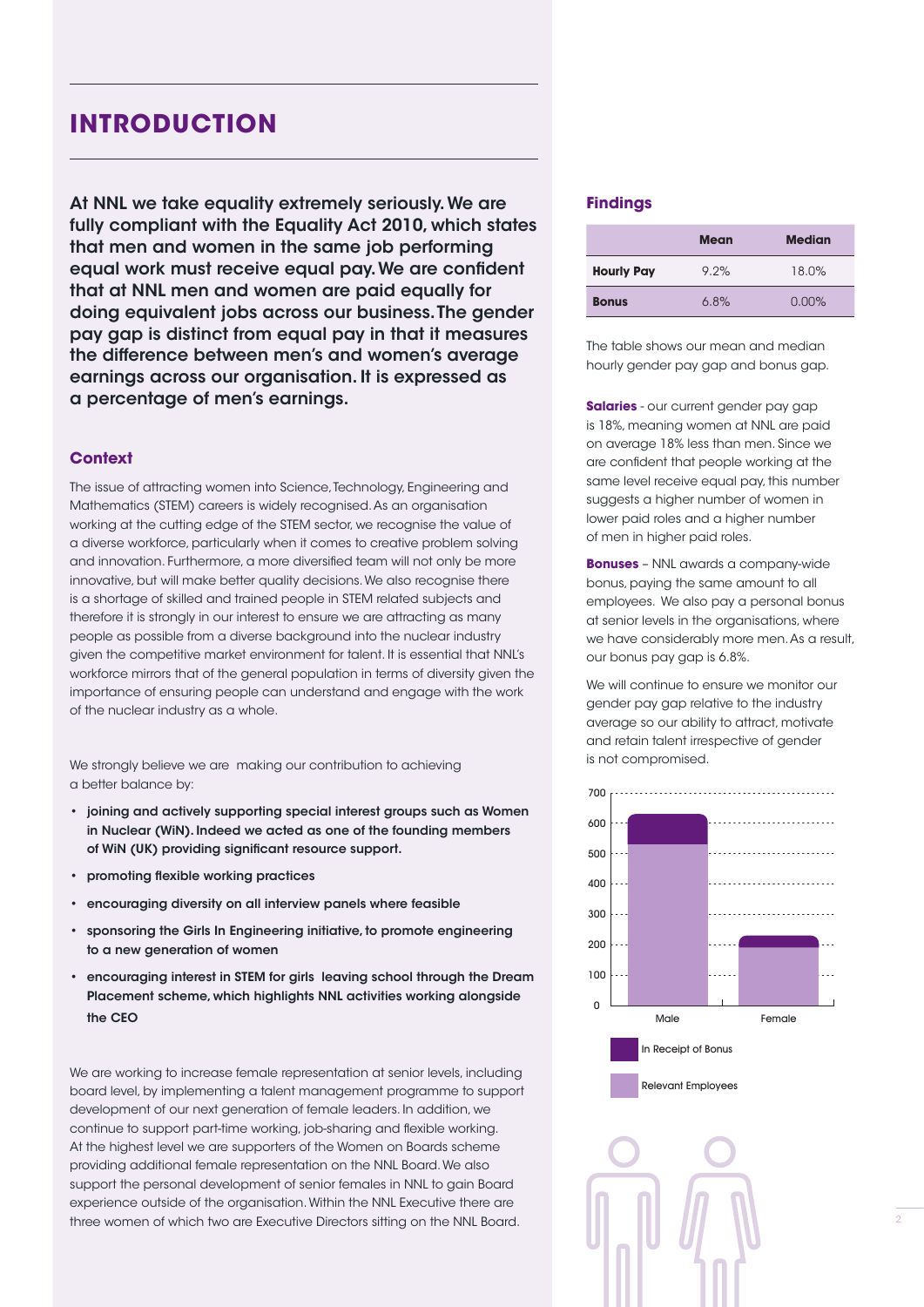### **Pay quartiles**

- The charts below illustrate the proportions of men and women in four quartile pay bands, created by dividing the workforce into four equal parts. Quartile one represents the lowest paid bands, while quartile four represents the highest paid quarter of our employee population.
- The purpose is to assess how the levels of equality differ from the lowest to the highest paid roles.
- These quartiles show that we have a larger weighting of female employees in the lower quartile of our organisation

This supports our analysis that it's the under-representation of women in highly skilled/paid roles that is the main source of our gender pay gap. At NNL, roles within the corporate functions, where salary levels are lower, are heavily represented by women. Men tend to fulfil more of our technical and operational roles which have higher salaries plus additional allowances for working in the active areas.



#### **Reducing our gender pay gap**

We have participated in a series of initiatives to close our gender pay gap and address the issue of under-representation of women in highly skilled roles. These include:

- Participation on Women on Boards scheme
- Engagement with schools to progress the girls into STEM agenda
- Supporting Women in Nuclear UK at all organisational levels, including the attraction and retention agenda
- An approach to recruitment that enables us to attract talent from a broader base than just nuclear